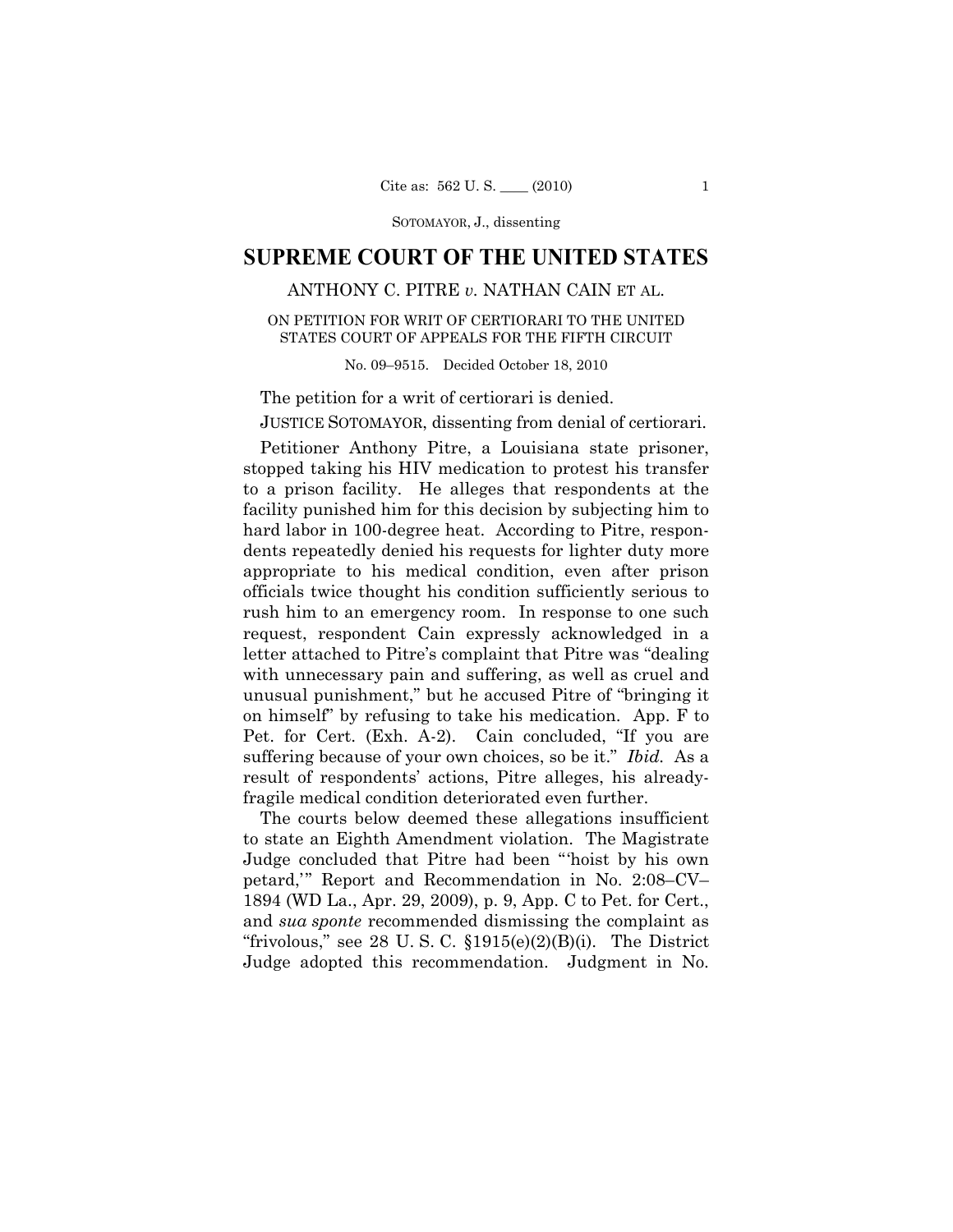#### SOTOMAYOR, J., dissenting

2:08–CV–1894 (WD La., May 27, 2009), App. C to Pet. for Cert. The Fifth Circuit summarily affirmed, concluding, "Mr. Pitre has been given medical care, but he refuses to take medication which results at times in physical problems. Evidence of conscious indifference is not presented." 354 Fed. Appx. 142, 143 (2009) *(per curiam)*.

The Fifth Circuit's error in requiring Pitre to produce "evidence" in support of his allegations before a responsive pleading was filed, in and of itself, is sufficient reason to reverse the judgment below. See *Bell Atlantic Corp.* v. *Twombly*, 550 U. S. 544, 564, n. 8 (2007) ("[W]hen a complaint adequately states a claim, it may not be dismissed based on a district court's assessment that the plaintiff will fail to find evidentiary support for his allegations"). More fundamentally, however, in focusing on Pitre's own contribution to his health problems, the courts appear to have misunderstood the nature of Pitre's Eighth Amendment claim. His *pro se* complaint and attachments thereto, "liberally construed," *Estelle* v. *Gamble*, 429 U. S. 97, 106 (1976), allege not that respondents denied him medical care but that they punished him for refusing to take medication, or attempted to coerce him to take medication, by subjecting him to hard labor that they knew exceeded his medical limitations.

"The principle that a competent person has a constitutionally protected liberty interest in refusing unwanted medical treatment may be inferred from our prior decisions."\* *Cruzan* v. *Director, Mo. Dept. of Health*, 497 U. S. 261, 278 (1990). A prison regulation infringing an interest

——————

<sup>\*</sup> In the District Court, Pitre also claimed a liberty interest created by state law. See La. Rev. Stat. Ann. §15:860 (West 2005) ("Except as to compliance with the sanitary laws and all reasonable regulations relating to contagious and infectious diseases, any sane patient or sane inmate of the Louisiana State Penitentiary may decline any medical care or treatment offered or provided by the institution and provide other care for himself at his own expense").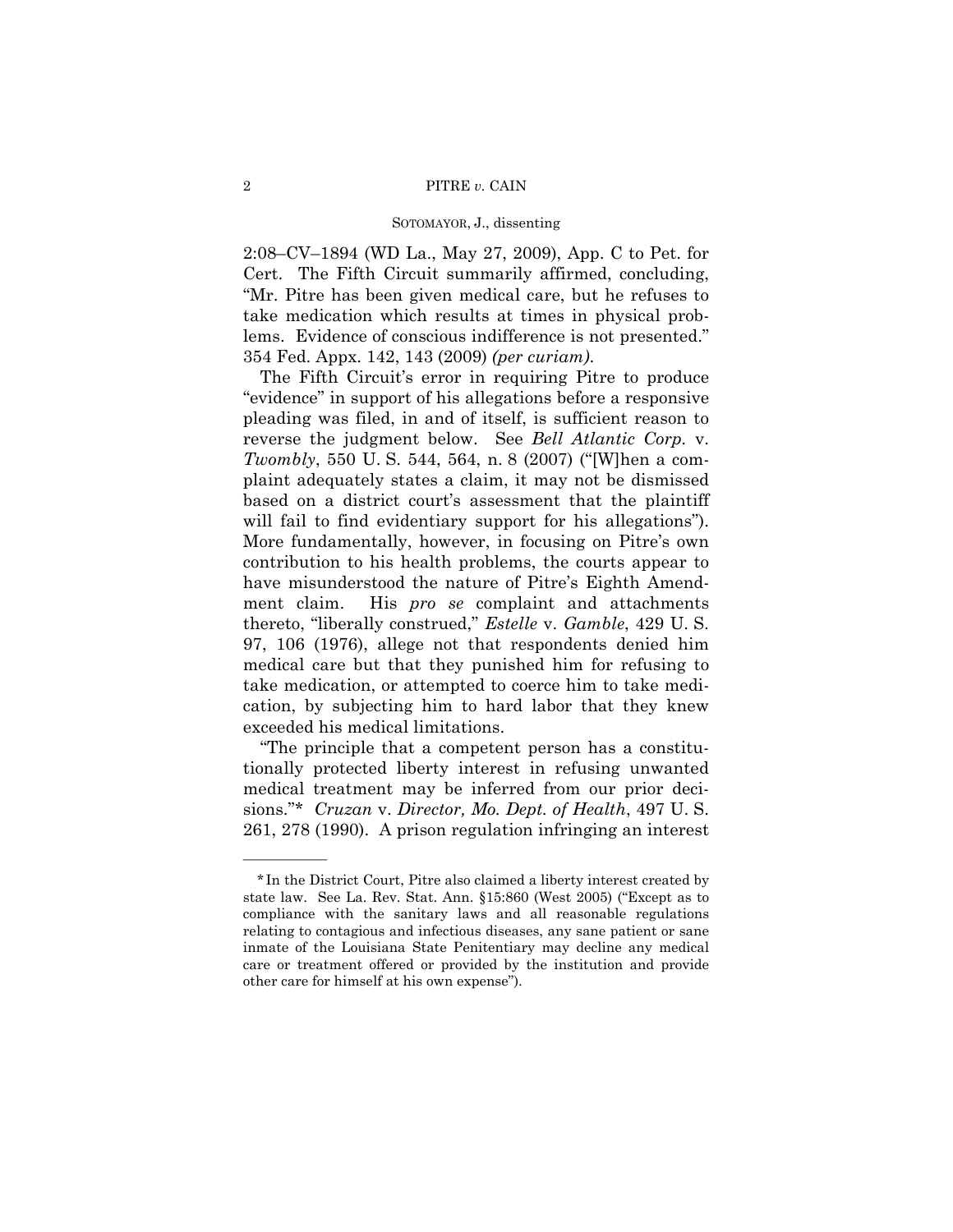### SOTOMAYOR, J., dissenting

in avoiding unwanted medication is valid if it is "'reasonably related to legitimate penological interests.'" *Washington* v. *Harper*, 494 U. S. 210, 223 (1990) (quoting *Turner* v. *Safley*, 482 U. S. 78, 89 (1987)). We have thus held that prison officials may forcibly treat a mentally ill inmate with antipsychotic drugs "if the inmate is dangerous to himself or others and the treatment is in the inmate's medical interest." *Harper*, 494 U. S., at 227. We have not considered, however, whether prison officials may require inmates with HIV to take medication, such that the refusal to do so might justify the imposition of sanctions by such officials.

Even assuming respondents had a legitimate penological interest that outweighed a right to refuse HIV medication, that interest would not permit respondents to punish Pitre, or to attempt to coerce him to take medication, by subjecting him to hard labor that they knew posed "a substantial risk of serious harm." *Farmer* v. *Brennan*, 511 U. S. 825, 837 (1994); see also *Hope* v. *Pelzer*, 536 U. S. 730, 738 (2002). To determine whether prison officials' conduct violates the Eighth Amendment in the context of prison conditions, we ask whether "the officials involved acted with 'deliberate indifference' to the inmates' health or safety." *Ibid.* (quoting *Hudson* v. *McMillian*, 503 U. S. 1, 8 (1992)). Pitre's complaint alleges that respondents subjected him to labor that they knew posed "a substantial risk of serious harm" to his health notwithstanding his pleas for a more appropriate assignment, *Farmer*, 511 U. S., at 837, and he even attaches a letter from a prison official implying as much. This is more than sufficient to state a claim of deliberate indifference. See *ibid.* (holding that a prison official violates the Eighth Amendment if he denies "an inmate humane conditions of confinement [if] the official knows of and disregards an excessive risk to inmate health or safety").

To be sure, Pitre's decision to refuse medication may